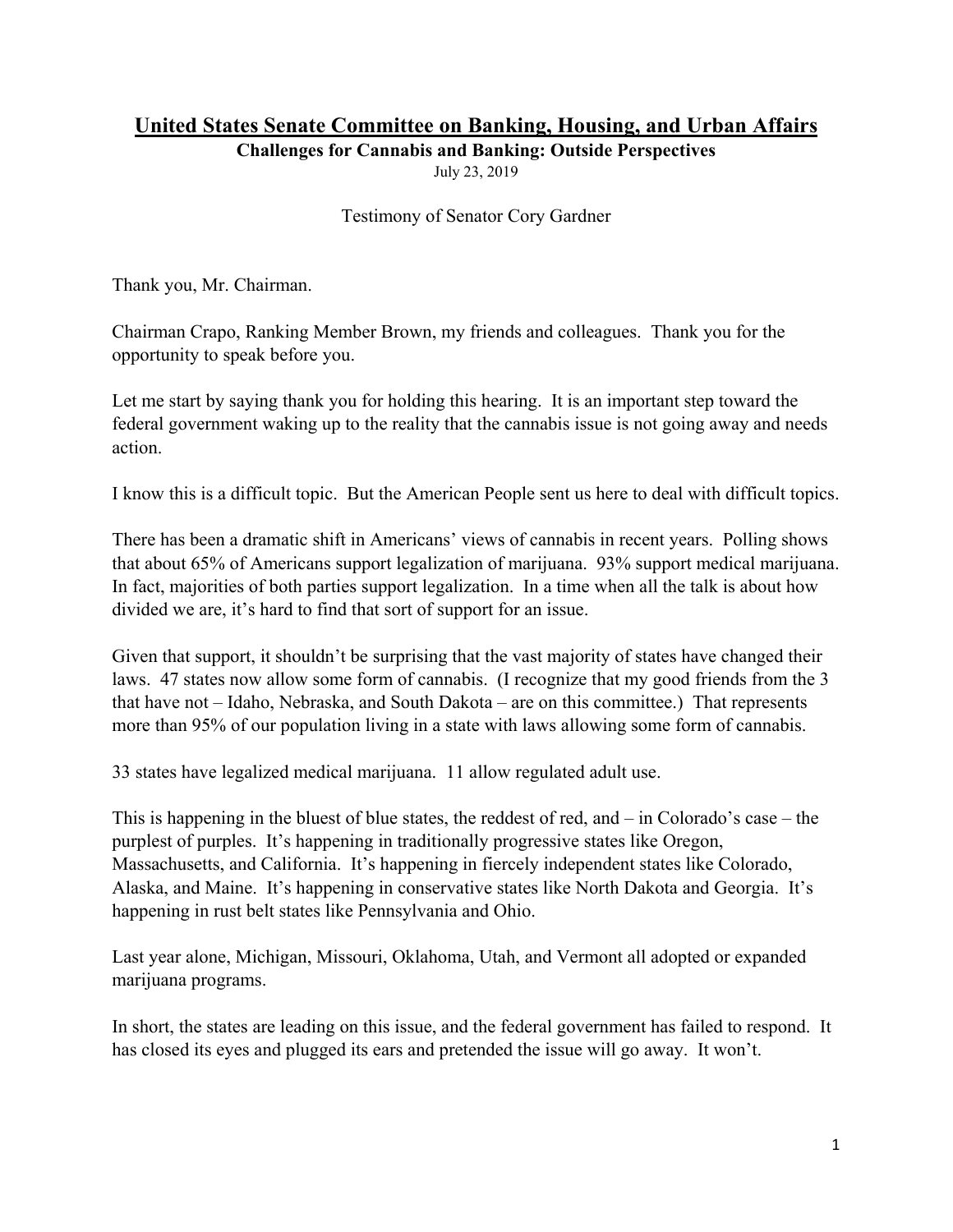This disconnect between federal and state marijuana laws has become, as the Attorney General has testified, both "intolerable" and "untenable."

The dramatically expanding cannabis industry presents real challenges for our nation. I have been a skeptic about cannabis legalization. It is no secret that I opposed legalization in Colorado in 2012.

I was concerned about the effects of legalization on Colorado's youth and public safety. I was leery of breaking with the federal government. I was uneasy about adding another intoxicate in our culture, and I did not – and still do not – want to encourage my own children to use marijuana.

Several years into legalization in Colorado, I can say that the sky hasn't fallen. There are challenges to be sure: Colorado has seen an increase in transient populations; there are concerns about traffic safety and hospitalizations; and cannabis has been illegally trafficked into neighboring states.

But according to a recent JAMA Pediatrics report, youth use is about 10% lower in legalized states. One strong theory as to why that's the case is that legal dispensaries both force out illegal sellers and enforce age limits. So youth actually have less access to marijuana.

The data on crime are mixed. Marijuana offenses are down. Colorado has also experienced an increase in violent crime, but that's likely a result of an increase in transient populations moving to the state.

At the same time, the state has brought in over \$1 billion in tax revenue. Last year alone, the state received more than \$266 million marijuana taxes. Millions of those dollars are ending up in Colorado schools.

In short, the sky is not falling in Colorado.

Instead, what makes the current situation intolerable and untenable is the disconnect between federal and state law.

For instance, every single state-legal cannabis transaction in Colorado is federally illegal. That means the dollars involved are the proceeds of an unlawful transaction under the federal money laundering statutes. That means that all of the different parts of our economy that connect to any legitimate business – plumbers, electricians, lawyers, accountants, landlords, etc. – risk becoming federal criminals for serving a client.

That also means that the \$1.5 billion industry is nearly all cash. Banks will not accept industry money for fear of regulatory action or federal forfeiture.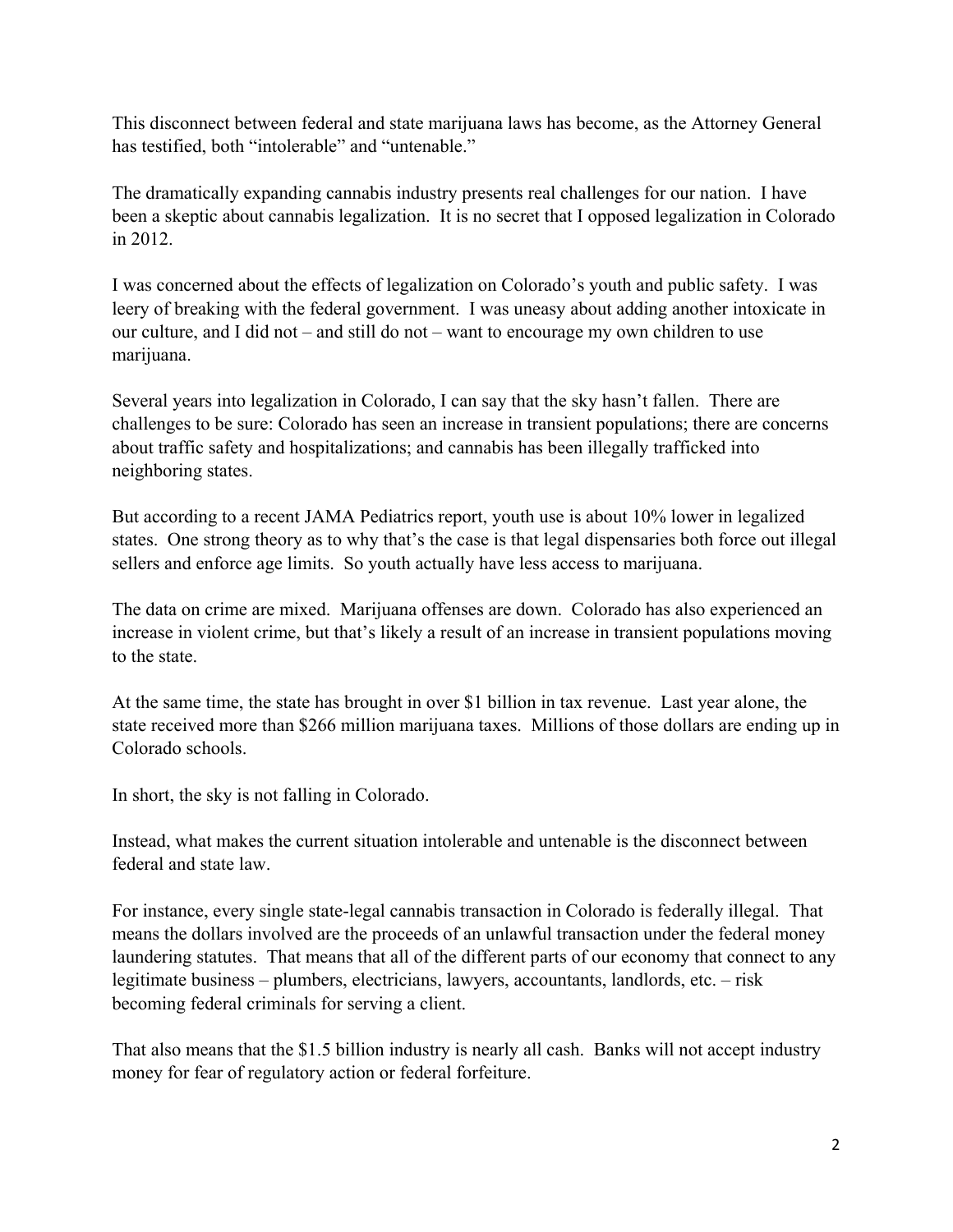Keeping those dollars out of banks means we lose the ability to trace where the dollars go. It also makes it harder to ensure all taxes are being paid. It makes it easier for criminals in the illicit market to pose as legitimate. And it leaves hundreds of millions of dollars of cash in the state.

For example, the state Department of Revenue has one location that accepts cash. So business owners in the western part of the state often have to drive 5 or more hours with tens of thousands of dollars in cash just to pay their taxes.

That creates a genuine public safety problem. Stockpiles of cash make the industry a target for thieves. In 2016, a 24-year-old former Marine was tragically shot and killed while on duty as a security guard at a dispensary.

And we are making it hard for these businesses to comply with the law. A few months ago a partner at a major national law firm told me that the firm's bank accounts were going to be shut down because they counsel state-legal cannabis clients.

I've also heard from the city officials in the town of Desert Hot Springs, California. For them, lack of banking means that when they take in a million dollar bond for a cannabis business, it takes days to count the cash. It takes several employees off their normal work and it requires extra security in the city offices.

All of this is just scratching the surface of the financial services problems caused by the federal/state disconnect. I haven't mentioned the problems with research or veterans' access or the EPA refusing to certify pesticides for use on cannabis or the FDA's struggle to police advertising claims or the confusion created for law enforcement or any of the other myriad problems that contribute to this intolerable and untenable situation.

We have to act.

Our failure to act seems to be grounded in two incorrect assumptions. The first is that we can continue prohibition. We can't. We are a government of the People and the People have changed their views. So our laws much change.

The second is that we can come to a national consensus for full-throated legalization in the nearterm. We can't. There are still too many unanswered questions. Many states that have legitimate concerns. If those seeking reform insist on swinging for the fences, they will strike out and lose the chance for real improvement.

I believe Senator Merkley recognizes this. I appreciate his efforts to provide real concrete improvement for the financial services industry with the SAFE Banking Act.